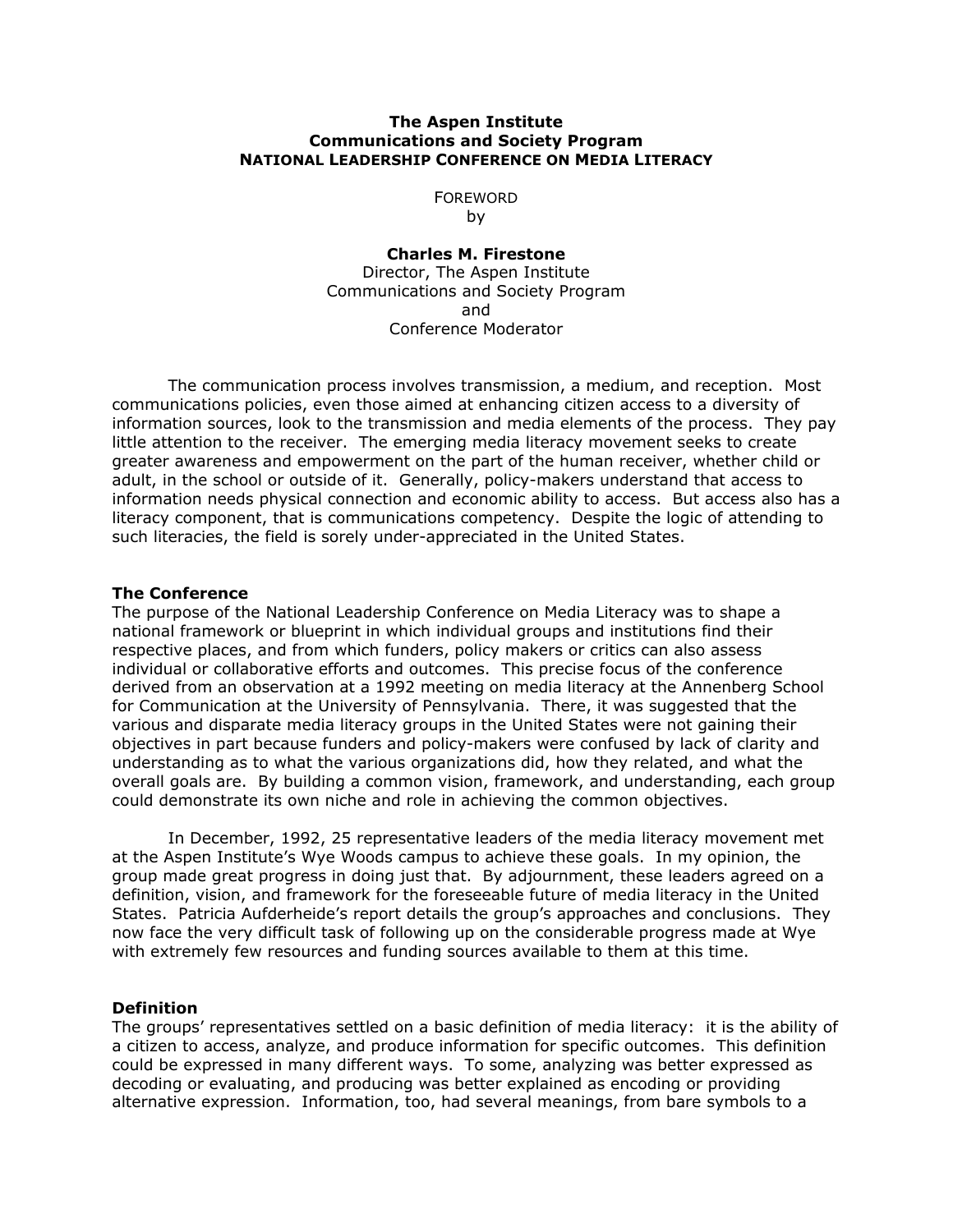continuum of media that extends from print to video, to the new digital world of computerized multi-media.

More controversial was the extent to which outcomes should be a part of the definition of media literacy. Is media literacy important only to the extent that it enables one to be a better citizen in society? What is the role of ideology in the process? To what extent is an individual media literate if she just appreciates the aesthetics of a message without going further with it?

### **Resolution**

The two days of discourse during the conference were rich with ideas and inspired debate. In the end, the leaders saw common ground on a number of levels. They agreed to try to work together more closely in order to bring about the broader goal of effectuating media literacy in the United States. It was recognized that, in the long run, the movement needed an institution that could generate research, coordinate publicity, determine a public policy agenda and foster relationships among media literacy groups, policy makers and the public at large. They endorsed one project in the State of New Mexico as a test site where the various groups might work in concert to foster media literacy in the schools and beyond. They agreed to an informal network where projects would be coordinated, and others interested in the subject would be included. And they agreed that they would create three task forces and three work products, if possible, as a result of this meeting.

First, a Task Force will look at the issues associated with curriculum and teacher training. This Task Force will suggest a future course for curriculum, and make specific suggestions regarding teacher training for media literacy pre-service, in-service, and specifically during the summer by a variety of institutes.

Second, a Task Force will foster communications among the various groups and individuals interested in media literacy. This Task Force will establish one or more networks, identifying resources such as the database being created by the National Telemedia Council and the National Association of Media Education, avoiding unnecessary duplication of efforts, and arrive at common positions on issues where possible and where helpful.

Third, a Task Force will begin the process of writing a prospectus for a Media Literacy Institute on a grander scale than any of the groups had previously envisaged. This Institute would bring together in one organization the resources for an intellectual underpinning, teacher training, and active participation in policy-making and events. In turn, it would foster greater awareness of the need for media literacy, and more effective implementation of the goals of media literacy.

## **Outreach**

The following Report of the National Leadership Conference on Media Literacy, then, is a summary of the thinking and deliberation that led to these task forces and resolve of the groups represented at the meeting. In order to be effective, these meetings are limited in the number of participants. Thus many leaders of the movement could not attend this particular meeting. Yet, by the representative nature of those who did attend and with a commitment by those participants to reach out to other interested parties, we believe that